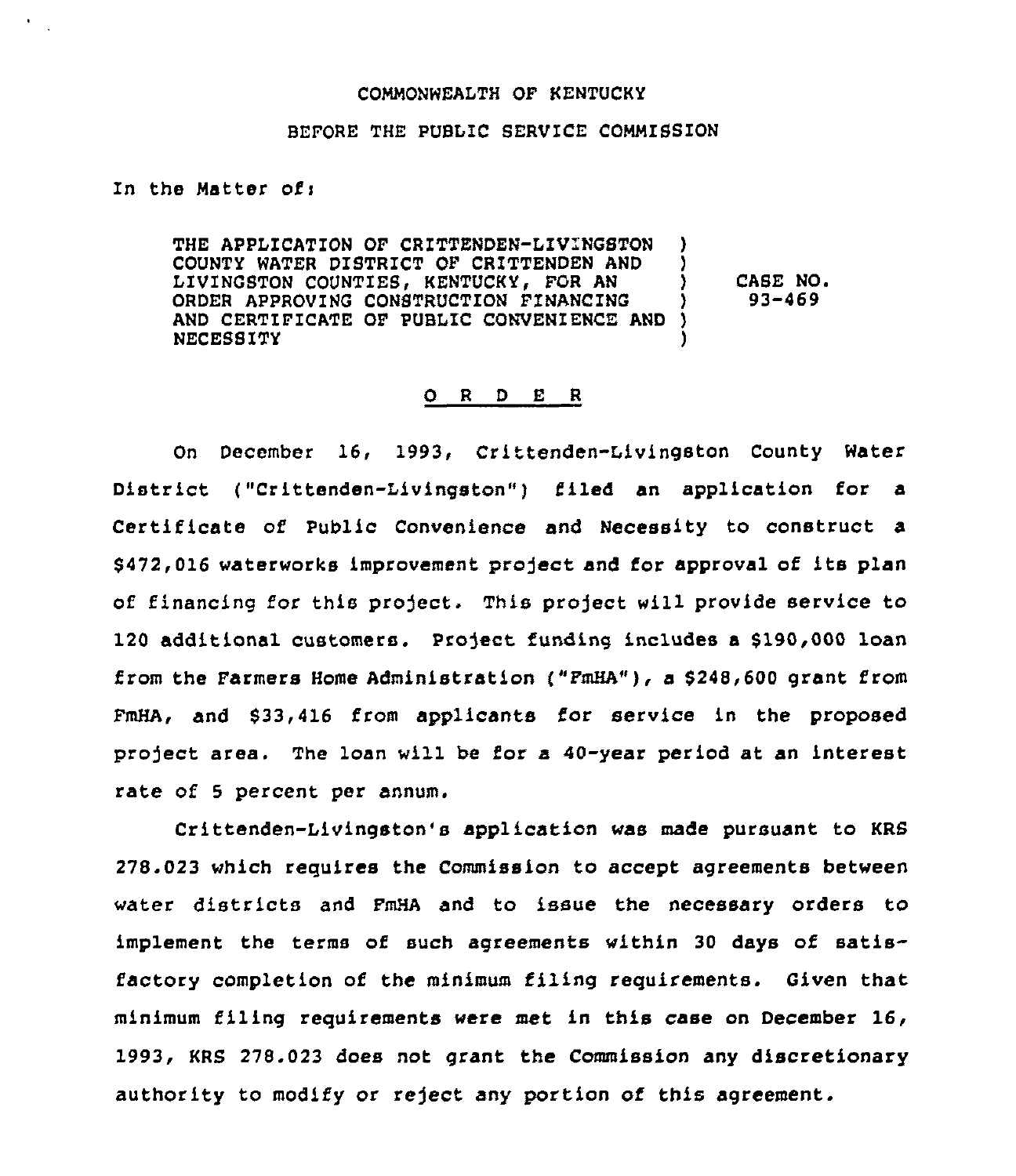IT IS THEREFORE ORDERED that:

1. Crittenden-Livingston is hereby granted <sup>a</sup> Certificate of Public Convenience and Necessity for the proposed construction project.

2. Crittenden-Livingston's proposed plan of financing with FmHA is accepted.

3. Crittenden-Livingston shall file <sup>a</sup> copy of the "as-built" drawings and a certified statement that the construction has been satisfactorily completed in accordance with the contract plans and specifications within 60 days of the substantial completion of the construction certificated herein.

4. Crittenden-Livingston shall monitor the adequacies of the expanded water distribution system after construction. If the level of service is inadequate or declining or the pressure to any customer falls outside the reguirements of 807 KAR 5:066, Section 5(1), Crittenden-Livingston shall take immediate action to bring the system into compliance with Commission regulations.

Nothing contained herein shall be deemed a warranty of the Commonwealth of Kentucky, or any agency thereof, of the financing herein accepted.

 $-2-$